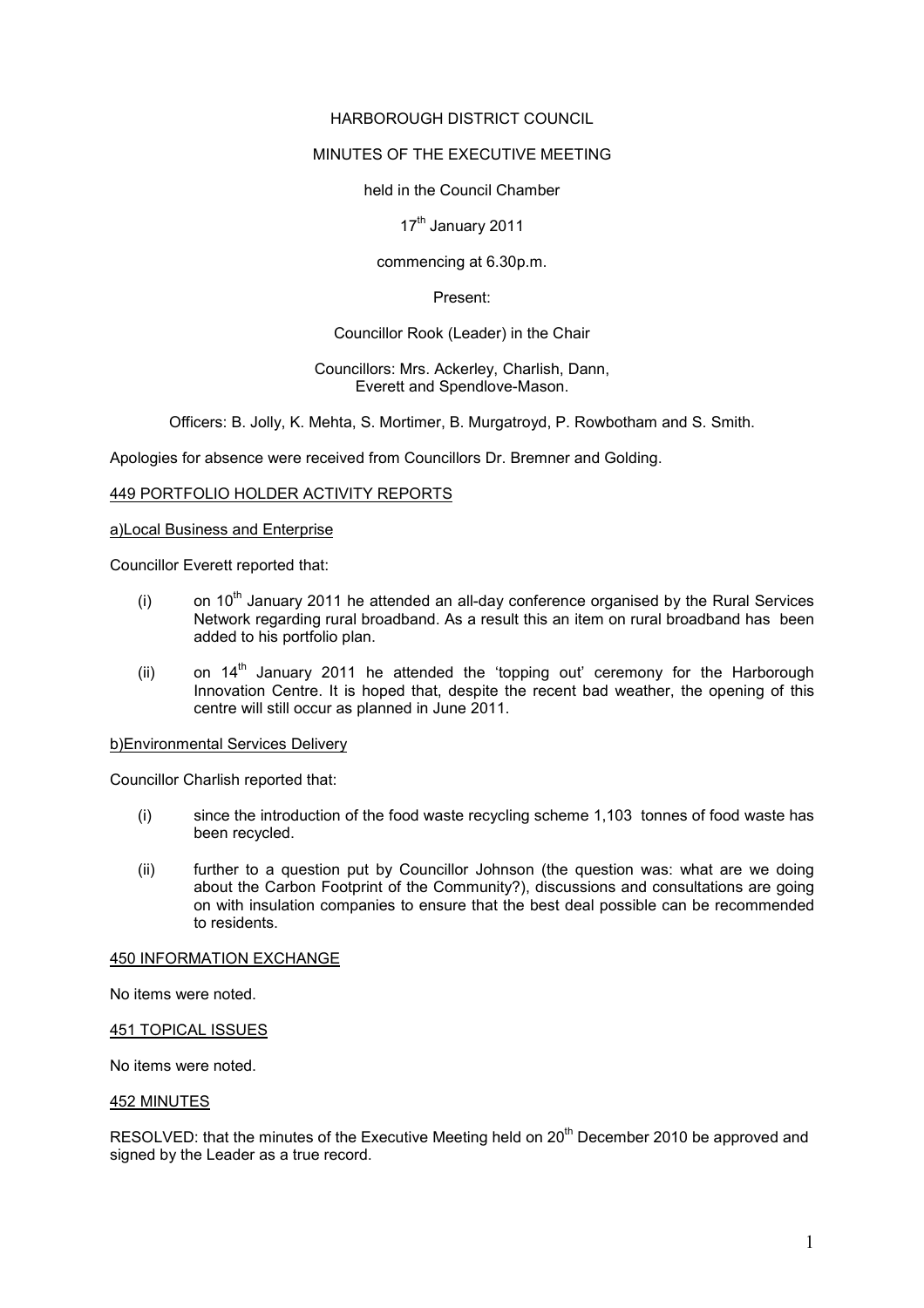### 453 DECLARATIONS OF MEMBERS' INTERESTS

None were noted.

### 454 ANNUAL AUDIT LETTER 2009/10

The Annual Audit Letter for 2009/10 was presented by Neil Bellamy and Yola Geen from the Audit Commission. Members were asked to note that an 'unqualified opinion' had been issued on  $22^{\text{nd}}$ October 2010.

RESOLVED that: the 2009/10 Annual Audit Letter from the District Auditor be received and noted.

## 455 BAD DEBT WRITE-OFF REPORT

K. Mehta, Deputy Chief Executive, presented this report. The purpose of the report was to request approval to write-off debts in respect of National Non-Domestic Rates, Council Tax, Housing Benefit overpayments and Sundry Debts.

The Executive noted that future write-off reports will show collection rates for information.

RESOLVED that: bad debts be written of as set out in the report.

Reasons

- (i) The Council's Constitution and supporting Financial Regulations delegates the responsibility for writing-off individual debts up to and including £1k to the Head of Financial Services under the Scheme of Delegation. Above this threshold debts (greater than £1k) are written off by the Executive.
- (ii) The Council only writes off debt where it is irrecoverable, for example where a customer has died and there are no assets, or a business is bankrupt and has no assets. The only exception to this is where a debt is not cost-effective to recover.
- (iii) The Council is prudent in managing debt and makes provision for this in its annual statement of accounts. This ensures that the writing-off of bad debt has no detrimental affect on service provision or the Council Tax payer. In the case of National Non-Domestic Rates the Government meets the cost of writing-off bad debt through the 'Pool Arrangements'.

## 456 CCTV STRATEGY 2011 to 2014

The Executive was asked to agree the Council's CCTV strategy for 2011 to 2014. The strategy had been devised in order to ensure that it offers best value.

The Executive noted that savings and efficiencies had been made by way of renegotiating the CCTV maintenance contract.

RESOLVED that: the CCTV Strategy for 2011 to 2014 be agreed as set out in the report.

Reasons

- (i) The Council has invested considerably in its CCTV system and needs a strategy for this service.
- (ii) In the current financial climate the strategy addresses the need to reduce the financial burden on the Council. The action plan outlines where cost savings can be made whilst maintaining operational effectiveness.

## 457 INTEGRATED WASTE CONTRACT TASK PANEL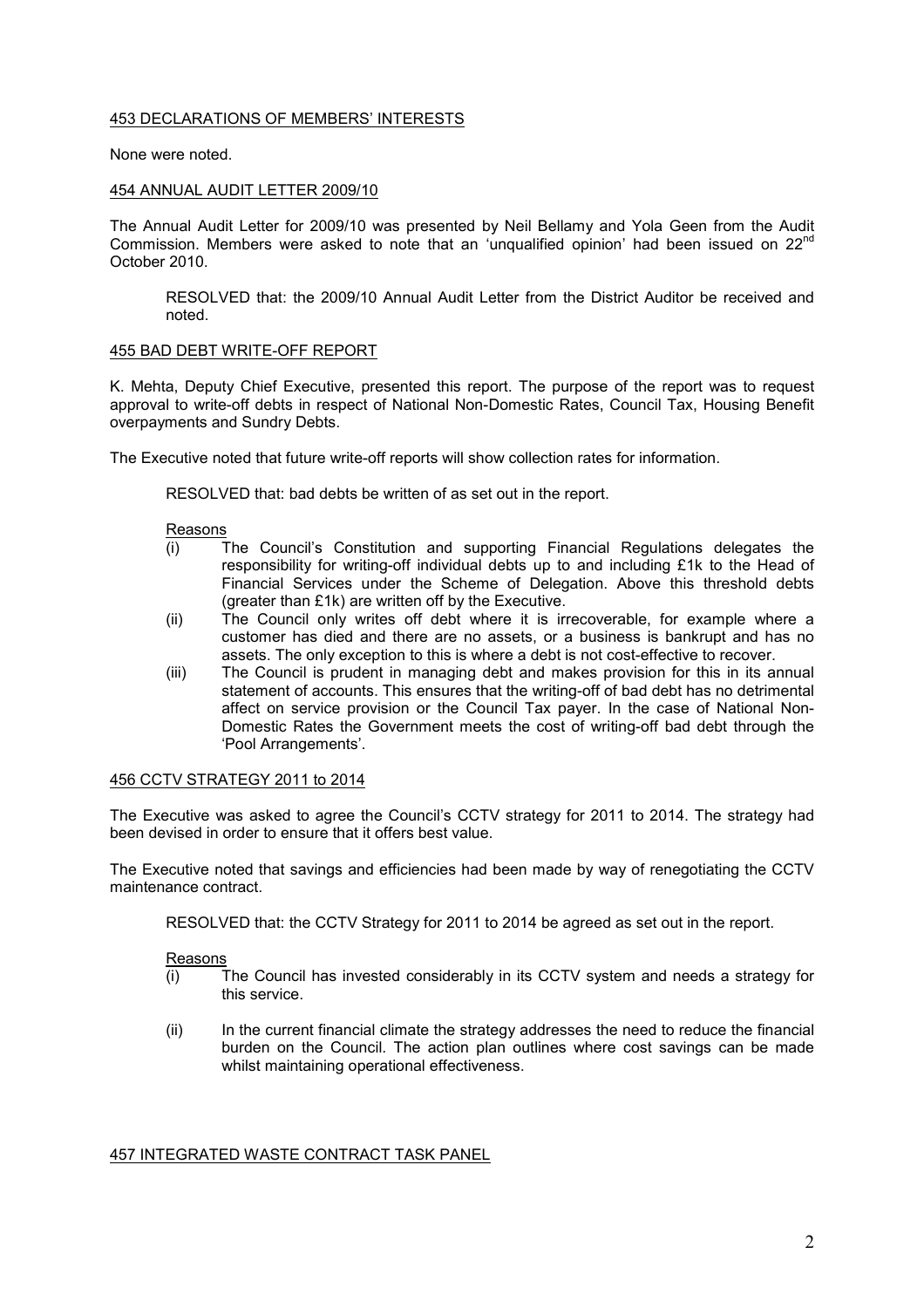The Executive considered whether the Council should establish an Integrated Waste Task Panel. S. Smith, Chief Executive, presented the draft Terms of Reference for the Task Panel.

RESOLVED that:

- (i) an Integrated Contract Task Panel be established.
- (ii) the Terms of Reference for the Integrated Contract Task Panel be agreed as set out below.

## Terms of Reference

### **Objective**

To examine and investigate future opportunities for HDC in respect of the Integrated Contract with a particular focus on:

- Improving recycling rates, including the collection of materials not currently included in the Council's recycling scheme.
- Improving take up of the current recycling schemes offered.
- Exploration of ways in which the Council can maximise income.
- Investigating costs and aiming to improve value for money.

### **Membership of the Task Panel**

The Task Panel will be politically balanced.

The Task Panel will comprise of 5 elected members (3 Conservative and 2 Liberal Democrat). The Political Group Whips will notify the Chief Executive of the names of the elected members.

### **Meetings of the Task Panel**

The Special Task Panel will meet in private however it will be open to any elected and co-opted member of the council to attend as observers.

### **Administration**

The Panel will be supported by the Head of Community Services.

### **Timetable**

The Panel will convene following the formal approval of the Task Panel's Terms of Reference.

The Task Panel will report to the Executive on a frequent basis, with progress reports being submitted at intervals of on greater that 6 months.

### 458 MARKET HARBOROUGH BUSINESS IMPROVEMENT DISTRICT (BID)

The Executive was asked to consider delegating the responsibility for voting in the Business Improvement District (BID) ballot to the Portfolio Holder for Local Business and Enterprise. The Executive also considered whether it would like to vote in support of the BID.

The Executive noted that BID enjoys support from Market Harborough Chamber of Trade and Commerce who feel it will generate opportunities for businesses that could not be realised otherwise.

### RESOLVED that:

- (i) The Executive delegates responsibility for voting in the BID ballot to the Portfolio Holder of Local Business and Enterprise.
- (ii) The Executive voted in support of the BID in Market Harborough.
- (iii) In the event that the BID is approved, to allow the BID company to use the Market Hall Office for a period of 12 months.

Reasons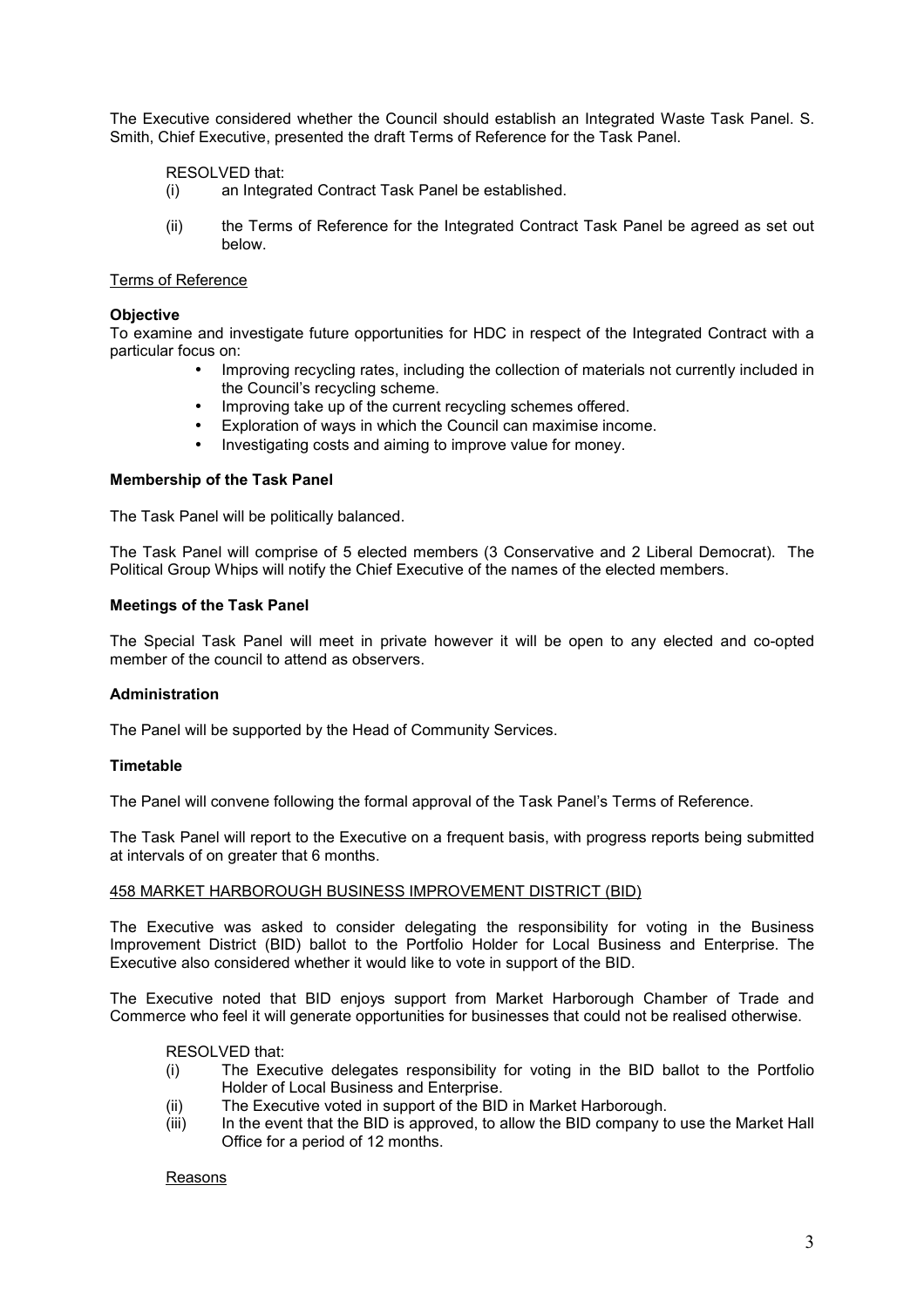- (i) The Market Harborough BID would attract an additional levy of approximately £6,000 per annum payable by the Council. The total investment in Market Harborough, raised through the levy, would be £150,000 per annum (£750,000 over the lifespan of the BID). This investment is unlikely to be realised from any other source.
- (ii) the Council has an interest in ensuring that Market Harborough remains a vibrant town for business. Businesses in the town provide locally-accessible services and employment to citizens.
- (iii) the Market Harborough BID has strong support from the Market Harborough Chamber of Trade and Commerce. Discussions with businesses in the BID area have indicated the 71% of them are in support of the BID, with 21% unsure and 7% not supportive.
- (iv) increased visitor numbers to Market Harborough would improve the revenue generated through Council-owned car parks.
- (v) the Council should consider the use of the Market Hall Office by the BID company for a period of 12 months (April 2011 to April 2012) as in-kind support. This would assist the organisation in getting established in the town. This will also lead to the earlier delivery of some of the projects. Further occupancy of the premises should be by negotiation.

The Executive noted that during consultation with businesses 112 responses were received and asked for further information on what percentage of businesses in Harborough District this equates to. It was agreed that a written response be prepared and communicated to Members.

## 459 BUSINESS RESILIENCE

The Executive received this report which is one of a series that have been reporting on the Economic Downturn since December 2008. This report was presented by S. Smith, Chief Executive.

The Executive noted that a Business Networking Event would take place on Thursday 20<sup>th</sup> January 2011.

RESOLVED that: the report be noted.

### 460 FORWARD PLAN OF KEY DECISIONS

The Executive noted the Forward Plan of Key Decisions for the period February 2011 – May 2011.

RESOLVED that: the draft Forward Plan of Key Decisions for the period February 2011 – May 2011 be approved for publication.

### Reasons

- (i) The Council is required by the Local Government Act 2000 and its own Constitution to publish regular Forward Plans of Key Decisions.
- (ii) At its meeting on 29 August 2001, the Executive agreed that it should review each draft Forward Plan of Key Decisions, (minute 249(v)/2001 refers). It also was agreed that each Plan should cover a four-month period, with a monthly roll-forward of the Plan being effective on the first working day of each month.

## 461 SEEKING PUBLIC OPINION ON BUDGETS

This report was presented by B. Jolly, Head of Change Services. The Executive was asked to note the contents of the report regarding the responses received from the public opinion exercise carried out during December 2010.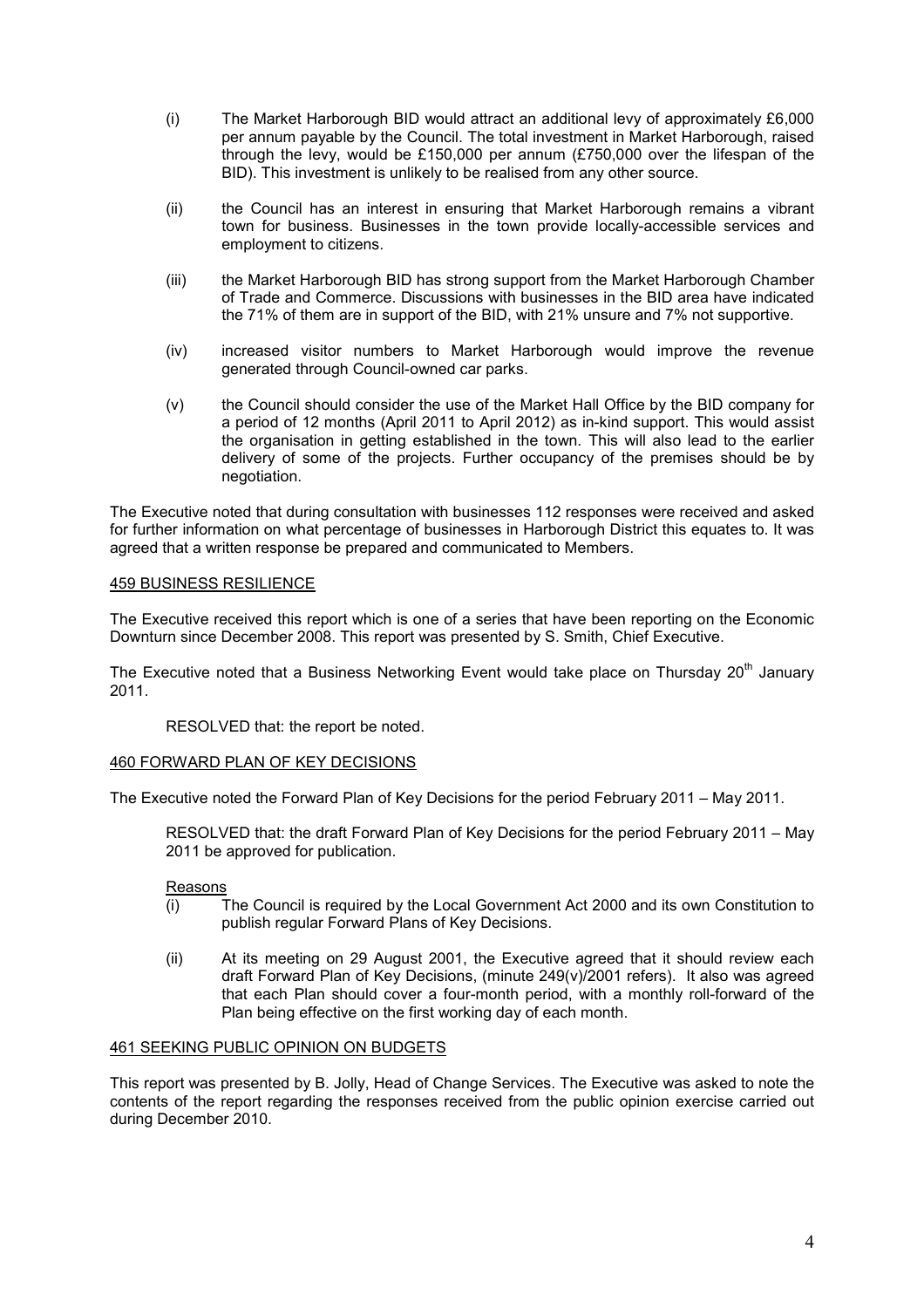Members were asked to note the ratings that the public gave to service areas on both a short survey and a full survey, this also included information from consultation with both young persons and disabilities groups.

RESOLVED that: the report is noted.

#### 462 PORTFOLIO PLANS

This report was presented by B. Jolly, Head of Change Services. The purpose of the report was to agree draft Portfolio Development Plans for consideration by Scrutiny Panels. Feedback from the Scrutiny Panels will be considered by the Executive at its meeting on  $14<sup>th</sup>$  February 2011.

It was noted in the report that members of Management Board had undertaken reviews of their service areas and had found areas where savings could be made. Areas of joint working with other local authorities are also being looked at, along with discussions with FOCSA and SERCO to identify any potential efficiencies within the contracts.

RESOLVED that: the Portfolio Development Plans, as set out in the report be approved for consideration by Scrutiny Panel Places on  $27<sup>th</sup>$  January 2011, Resources on  $3<sup>rd</sup>$  February 2011 and Scrutiny Panel People on 10<sup>th</sup> February 2011, with alterations to be made as noted.

Reasons

- (i) The portfolio plans have been compiled by members of Management Board working with the relevant Portfolio Holder.
- (ii) Portfolio Development Plans set out the aims of each Executive Portfolio and the plans for 2011/12 based on the available resources identified through the business planning process. These need to be considered and agreed by members. The next stage is for these draft plans to be considered by the relevant Scrutiny Panels. Comments from the Scrutiny Panels will be fed back to the Executive on the 14th February 2011 and recommendations will then go forward to Council on 24th February 2011.
- (iii) The portfolio plans also identify planned portfolio actions for 2011-12 as well as performance measures, risks, equality impact assessments and planned consultation.

#### 463 COUNCIL TAX BASE 2011/12

The Executive considered this report and was asked to fix the Council Tax Base for 2011/12.

#### **RECOMMENDED that:**

- **(i) the calculation of the Council Tax base for the year 2011/2012 be approved.**
- **(ii) in accordance with the Local Authorities (Calculation of Tax Base) Regulations 1992, as amended, the amount calculated by Harborough District Council as its Council Tax base for the year 2011/2012 shall be 32,887.3.**
- **(iii) the Council Tax base for individual Parishes for 2011/2012 be calculated in accordance with the same principles as the Council's overall Council Tax Base.**

Reasons

- (i) The Local Government Finance Act 1992, as amended, requires the Council to fix the Council Tax base for 2011/2012 between  $1<sup>st</sup>$  December 2010 and 31 $<sup>st</sup>$  January 2011.#</sup>
- (ii) The Council Tax base is the total number of "Band D equivalent" dwellings in the District after allowing for exemptions, discounts and a provision for irrecoverables. The calculation for 2011/2012 in accordance with the Local Authorities (Calculation of Council Tax Base) Regulations 1992, as amended, is set out below. This figure is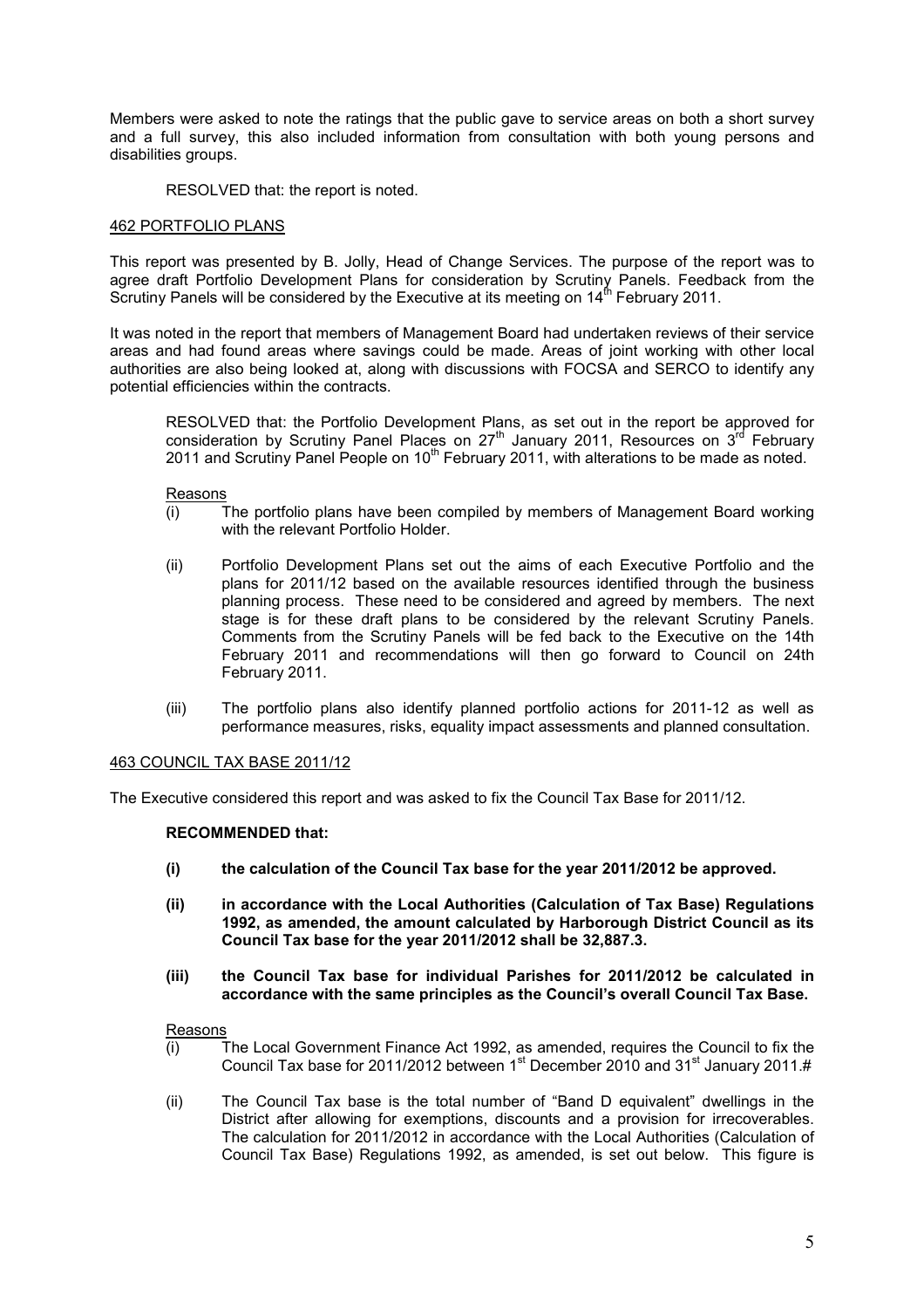based on the Banding list at 1st December 2010 with an allowance for new properties taking into account discounts etc and part year occupation.

| Band | <b>Dwellin</b><br>gs in<br>Bandin<br>g List | <b>Disabled</b><br><b>Persons</b><br>Adjustme<br>nts No. of<br>cases | Less<br>Exemptions<br>Properties<br>Affected | Less<br><b>Discounts</b> | Adjusted<br>Amount for<br>Council Tax<br>Band | <b>Applied Ratio</b><br>to Band D<br>Equivalent | Band D<br>Equivalen<br>(to one<br>decimal<br>place) |
|------|---------------------------------------------|----------------------------------------------------------------------|----------------------------------------------|--------------------------|-----------------------------------------------|-------------------------------------------------|-----------------------------------------------------|
| AR   |                                             | 6                                                                    |                                              | (0.50)                   | 5.5                                           | 5/9                                             | 3.1                                                 |
| A    | 4161                                        | 39                                                                   | (256)                                        | (583.50)                 | 3,360.5                                       | 6/9                                             | 2,240.3                                             |
| В    | 7655                                        | 19                                                                   | (209)                                        | (764.25)                 | 6,700.75                                      | 7/9                                             | 5,211.7                                             |
| C    | 7258                                        | (13)                                                                 | (165)                                        | (564.75)                 | 6,515.25                                      | 8/9                                             | 5,791.3                                             |
| D    | 5599                                        | (7)                                                                  | (92)                                         | (331.75)                 | 5,168.25                                      | 9/9                                             | 5,168.3                                             |
| E    | 5409                                        | (19)                                                                 | (79)                                         | (230.25)                 | 5,080.75                                      | 11/9                                            | 6,209.8                                             |
| F    | 3190                                        | (6)                                                                  | (41)                                         | (116.75)                 | 3,026.25                                      | 13/9                                            | 4,371.3                                             |
| G    | 2326                                        | (6)                                                                  | (37)                                         | (72.50)                  | 2,210.5                                       | 15/9                                            | 3,684.2                                             |
| н    | 222                                         | (13)                                                                 | (5)                                          | (8.75)                   | 195.25                                        | 18/9                                            | 390.5                                               |
|      |                                             |                                                                      |                                              | (2673)                   | 32,263                                        |                                                 | 33,070.5                                            |
|      |                                             |                                                                      | Add allowance for new properties             | 149.0                    |                                               |                                                 |                                                     |
|      |                                             |                                                                      |                                              | 33,219.5                 |                                               |                                                 |                                                     |
|      |                                             |                                                                      | Less 1% allowance for irrecoverables         |                          |                                               |                                                 |                                                     |
|      |                                             |                                                                      |                                              | (332.2)                  |                                               |                                                 |                                                     |
|      |                                             |                                                                      | COUNCIL TAX BASE FOR 2011/2012               | 32,887.3                 |                                               |                                                 |                                                     |

(iii) The tax base figures for 2010/2011 are based on the number of dwellings within each band to be notified by the Listing Officer by 1<sup>st</sup> December 2010, hence the earliest date the Council can fix the tax base is  $1<sup>st</sup>$  December 2010. District Councils must notify the tax base for their districts to the County Council, the Police Authority and the Fire Authority by  $31<sup>st</sup>$  January 2011. A tax base must be produced, not only for the District as a whole, but also for each parish and the unparished area of Market Harborough. Parishes will be informed of their Council Tax base in accordance with Regulation 4 of the Local Authorities (Calculation of Council Tax Base) (Supply of Information) Regulations 1992.

## 464 PROVISIONAL GENERAL FUND BUDGET ESTIMATES BASE 2011/12

It was reported that during the current financial year to date savings had been identified and implemented through a proactive approach by the Management Board in consultation with the Portfolio Holders. However, there were also a number of areas where costs were higher than had been expected. Work on the revised Budget Estimates for the current financial year has not yet been fully completed. The revised estimates will be submitted to the Executive in February 2011.

It was noted that the revenue costs of capital expenditure up to and including the current financial year 2010/11 had been included in the provisional Base Budget 2011/12. The Capital Programme for 2011/12 had not yet been finalised, however in the light of the current financial constraint it was not anticipated that the proposed programme for 2011/12 would include any new significant revenue implications. The final proposed programme and its financing would also be presented to the Executive in February.

Consideration was given to the provisional Revenue Support Grant Settlement for 2011/12 and 2012/13 as set out in the table below.

| 2010/11<br>Actual | 2010/11<br><b>Adjusted</b> | 2011/12<br><b>Provisional</b> | % change   | 2012/13<br><b>Provisional</b> | % change  |
|-------------------|----------------------------|-------------------------------|------------|-------------------------------|-----------|
| £m                | £m                         | £m                            | £m         | £m                            | £m        |
| 5.450             | 4.920                      | 4.093                         | $-16.80\%$ | 3.514                         | $-14.15%$ |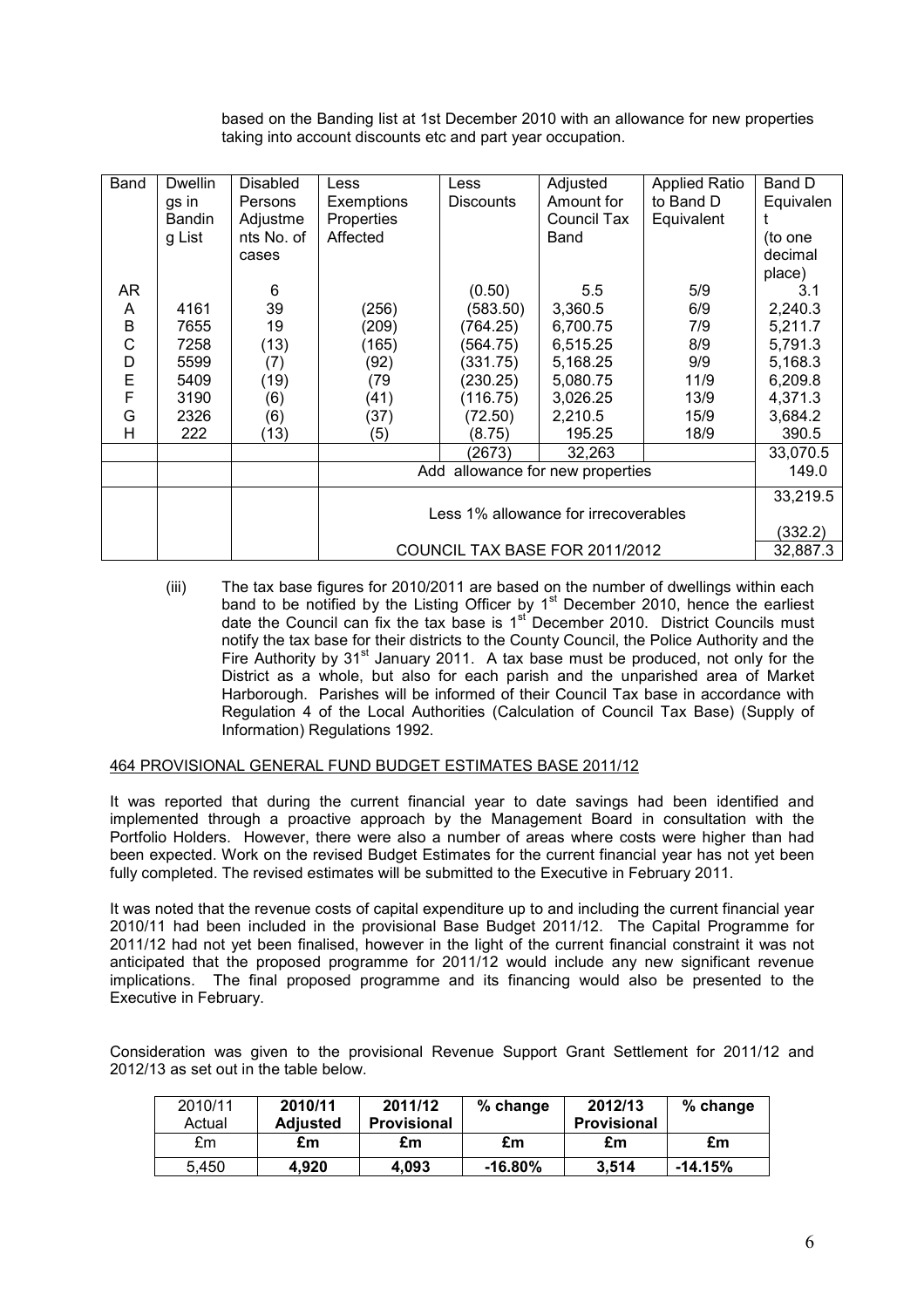The Formula Grant Distribution system had seen changes to it. In addition to changes in the formula, a significant change to the grant was for the transfer of the Concessionary Travel function from Shire District Councils' to County Councils in two tier areas.

The Government will announce the final settlement in early February 2011 and therefore the final budget proposals to be considered by the Executive on  $14<sup>th</sup>$  February 2011 will be updated with the final settlement for 2010/11.

The Executive noted that the Fees and Charges for 2011/12 would be based on the following guidelines:

- *Fees and charges to be increased by the rate of inflation, 3.5%, as a minimum, with the exception of car parking fees..*
- *There should be a direct link between the proposed scale of charges for 2011/12, and the expected level of service provision.*
- *Budget managers have been instructed to consider increasing fees and charges by more than 3.5% to increase revenue as much as possible.*

The provisional Base Budget 2011/12 included income estimates which took account of statutory fees and charges and statutory limitations on fees and charges and the sensitivity to price changes of the demand for services.

The Council has adopted a process when making strategic choices. This has involved identifying the activities and costs in delivering its services and constructing the draft budget for 2011/12. The provisional General Fund Summary Base Budget for 2011/12 is shown at Appendix 1. The total amount thus identified represents the 'need to spend' i.e. the draft budget. The list of proposed savings from activities and the corporate and democratic costs are shown in Appendix 2. A breakdown of corporate and democratic costs is shown in Appendix 3. Additional savings were identified at the meeting and these are attached at Appendix 4.

RESOLVED that:

- (i) The report be referred to the Scrutiny Panel Resource Development on for its comments and views on the General Fund Budget proposals for 2011/12.
- (ii) The Executive notes that the provisional General Fund Budget: Base 2010/11 includes the revenue implications of the recommended capital projects.
- (iii) a further and final report be brought back to the Executive on  $14<sup>th</sup>$  February 2011 for consideration of the Executive's Final budget proposals for recommendation to Council on 24th February 2011, and which includes:
	- (a) the final Revenue Support Grant Settlement for 2011/12; and
	- (b) the view and comments of the Scrutiny Panel Resources Development on the draft proposals**.**

### Reasons

- (i) The report set out the Executive's provisional General Fund Base Budget proposals for 2011/12 to refer to the Scrutiny Panel - Resource Development for its comments.
- (ii) The final Revenue Support Grant Settlement for 2011/12 will not be announced until late January/early in February and therefore the provisional grant figures published by the Government in December 2010 are used in determining the amount to be raised from Council Tax.
- (iii) The Council must statutorily set a budget to discharge its duties and responsibilities. The duty to recommend a budget to Council rests with the Executive.